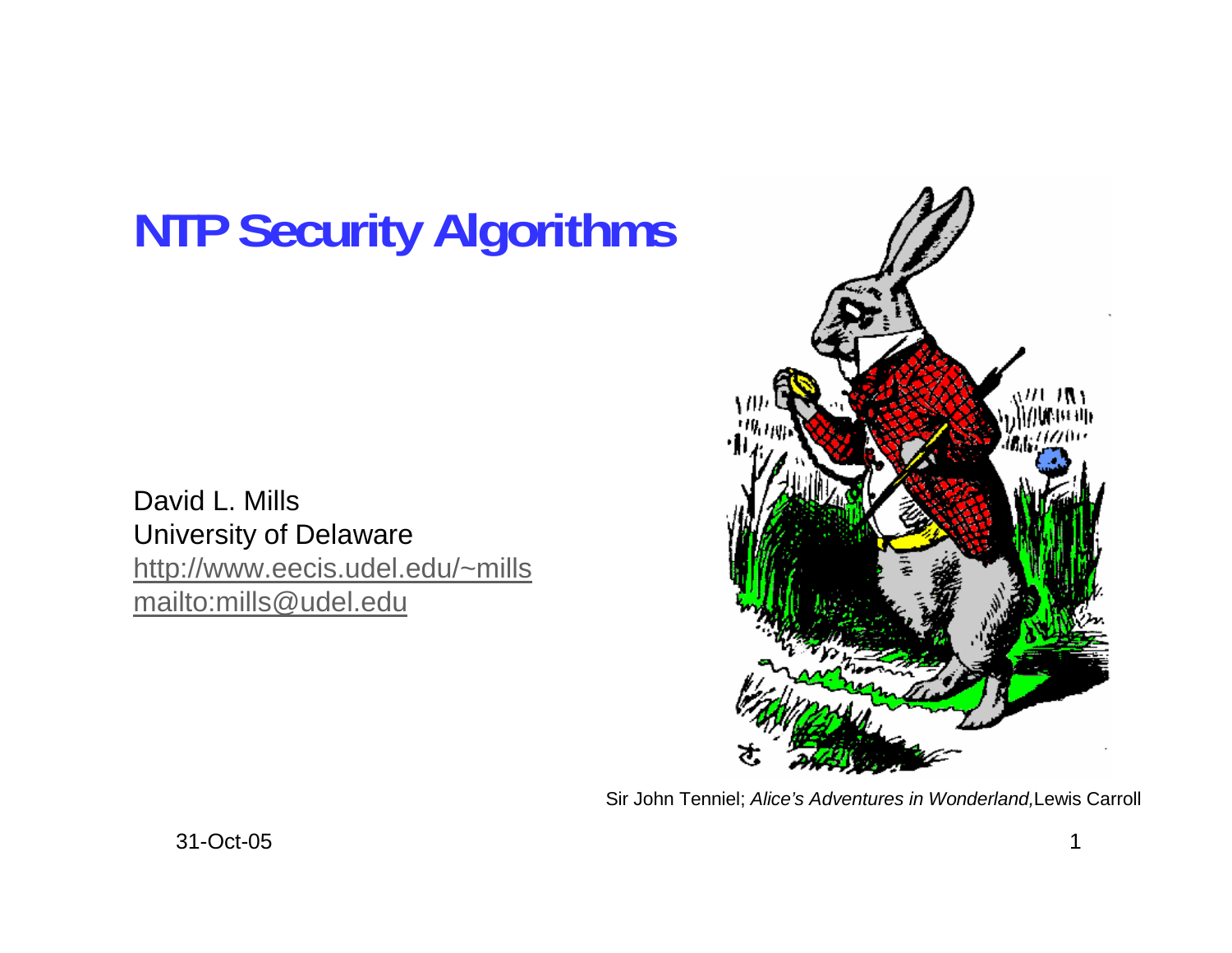# **Symmetric key and public key cryptography**



- o Public key cryptography
	- • Encryption/decryption algorithms are relatively slow with highly variable running times depending on key and data
	- •All keys are random; private keys are never divulged
	- •Certificates reliably bind server identification and public key
	- •Server identification established by challenge/response protocol
	- $\bullet$ Well suited to multicast paradigm
- o Symmetric key cryptography
	- • Encryption/decryption algorithms are relatively fast with constant running times independent of key and data
	- $\bullet$ Fixed private keys must be distributed in advance
	- •Key agreement (Diffie-Hellman) is required for private random keys
	- •Per-association state must be maintained for all clients
	- •Not well suited to multicast paradigm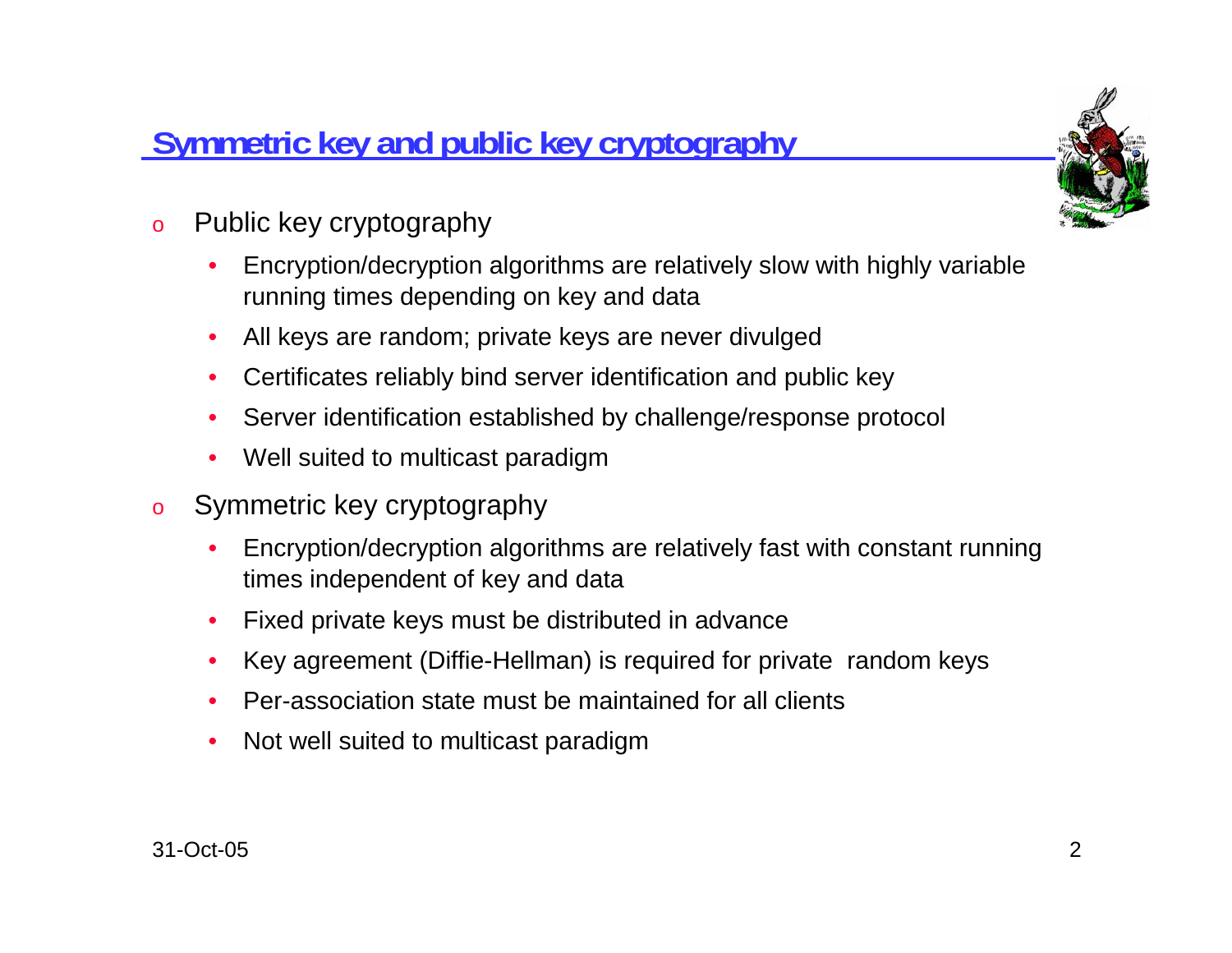

- o $\, \,$  We want  $\, T_{3}$  and  $\, T_{4}$  timestamps for accurate network calibration
	- • $\bullet$  If output wait is small,  $\mathcal{T}_{3\mathsf{a}}$  is good approximation to  $\mathcal{T}_3$
	- • $\bullet$   $\,$   $T_{\rm 3a}$  can't be included in message after cryptosum is calculated, but can be sent in next message; use  $\, T_{3\mathrm{b}}$  as best approximation to  $\, T_{3}$
	- • $\bullet$  *T*<sub>4</sub> captured by most network drivers at interrupt time; if not, use  $T_{4a}$  as best approximation to  $T_4$
- o Largest error is usually output cryptosum
	- • Private-key algorithms (MD5, DES-CBC) running times range from 10 μs to 1 ms, depending on architecture, but can be predicted fairly well
	- • Public-key algorithms (RSA) running times range up to 100 ms, depending on architecture, but are highly variable and depend on message content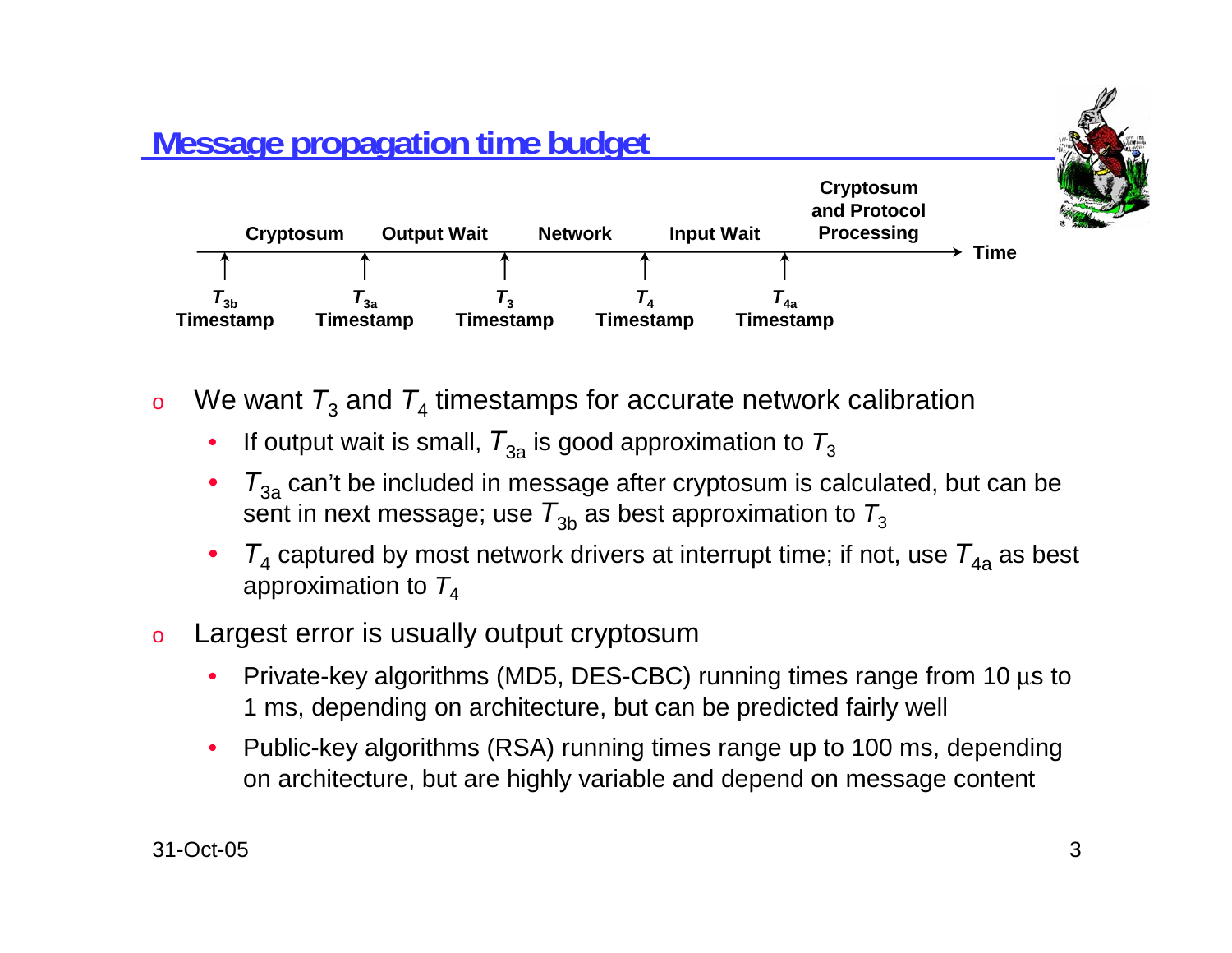

**MD5 message digest computations**

o Measured times to construct 128-bit hash of 48-octet NTP header using MD5 algorithm in RSAREF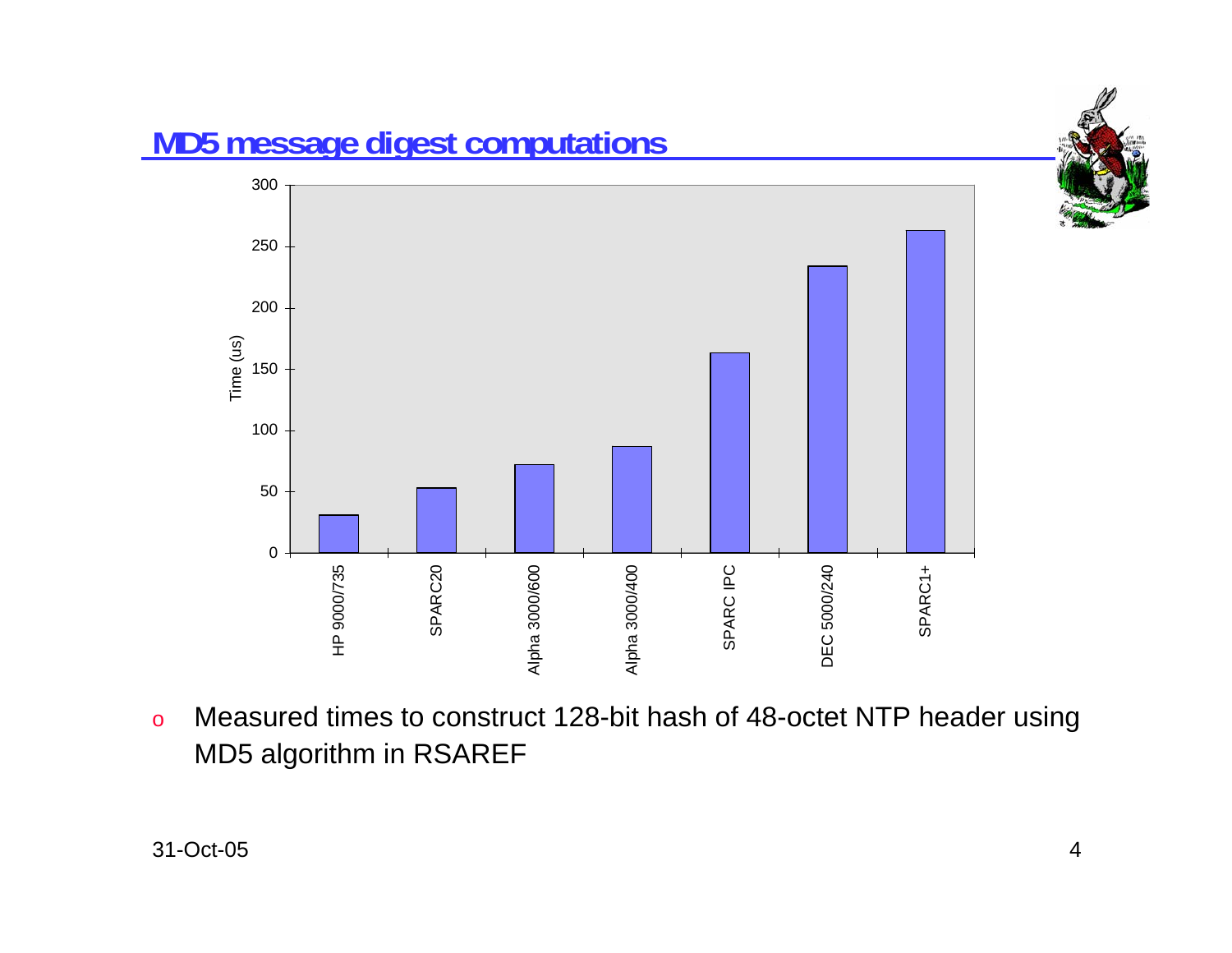

# **MD5/RSA digital signature computations**



- oMeasured times (s) to construct digital signature using RSAREF
- o Message authentication code constructed from 48-octet NTP header hashed with MD5, then encrypted with RSA 512-bit private key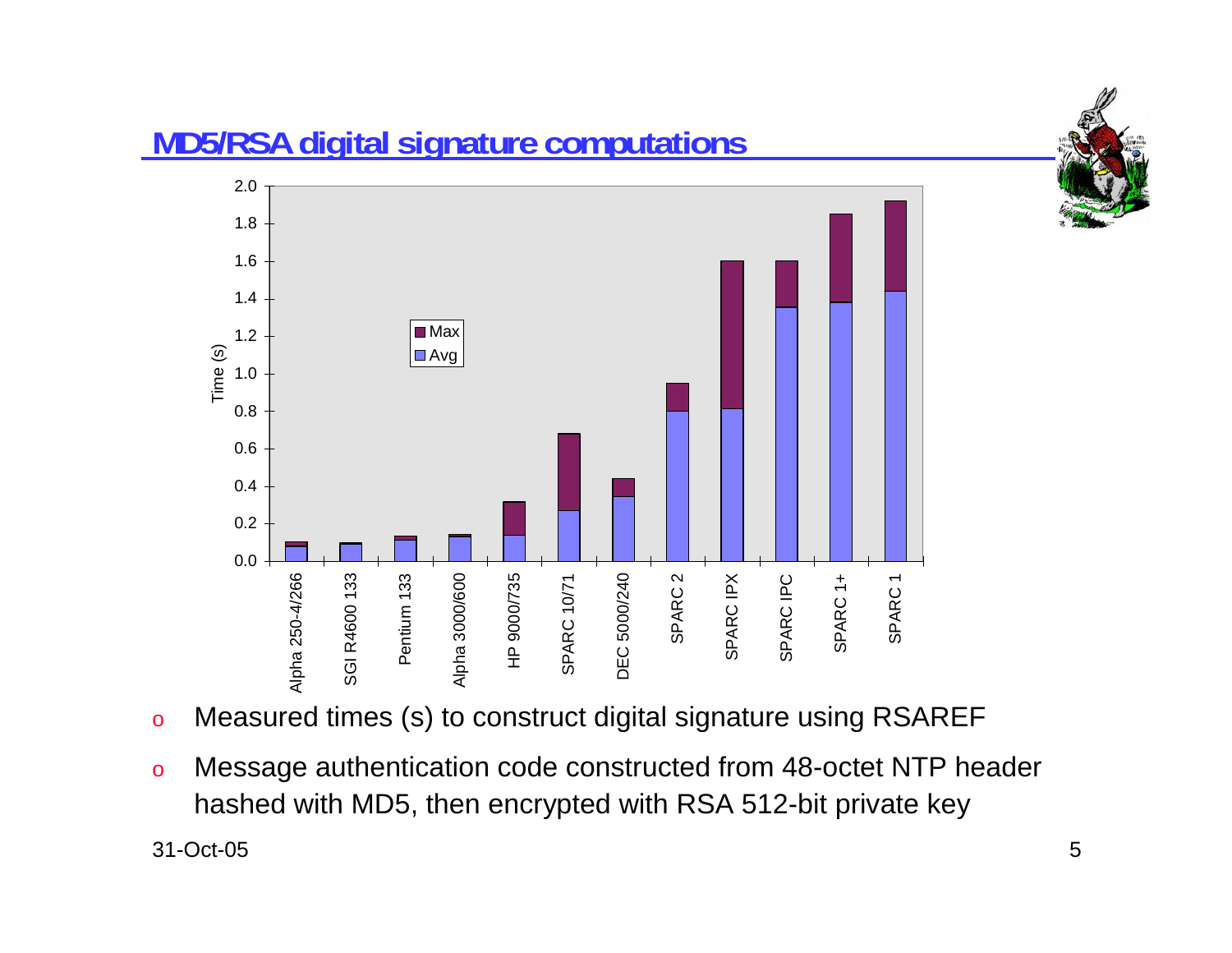# **Certificates**



- o A private/public key pair and self signed host certificate are required for each host.
	- •Certificates are in X509 version 3 format valid for one year.
	- $\bullet$ The serial number is the NTP seconds of generation to insure uniqueness.
- o Extension fields are used to convey identity parameters and whether the certificate is private or trusted.
	- • The required Basic Constraints field contains the string "critical,CA:TRUE", indicating the host can act as a certificate authority.
	- • The required Key Usage field contains the string "digitalSignature,keyCertSign", indicating the certificate is valid for digital signatures and to sign other certificates.
	- • The optional Extended Key Usage field contains the string "private" indicating a private certificate (PC identity scheme) or the string "trustRoot" indicating a trusted certificate. By definition, private certificates are trusted.
	- • The optional Subject Key Identifier field contains the public key for the GQ identity scheme.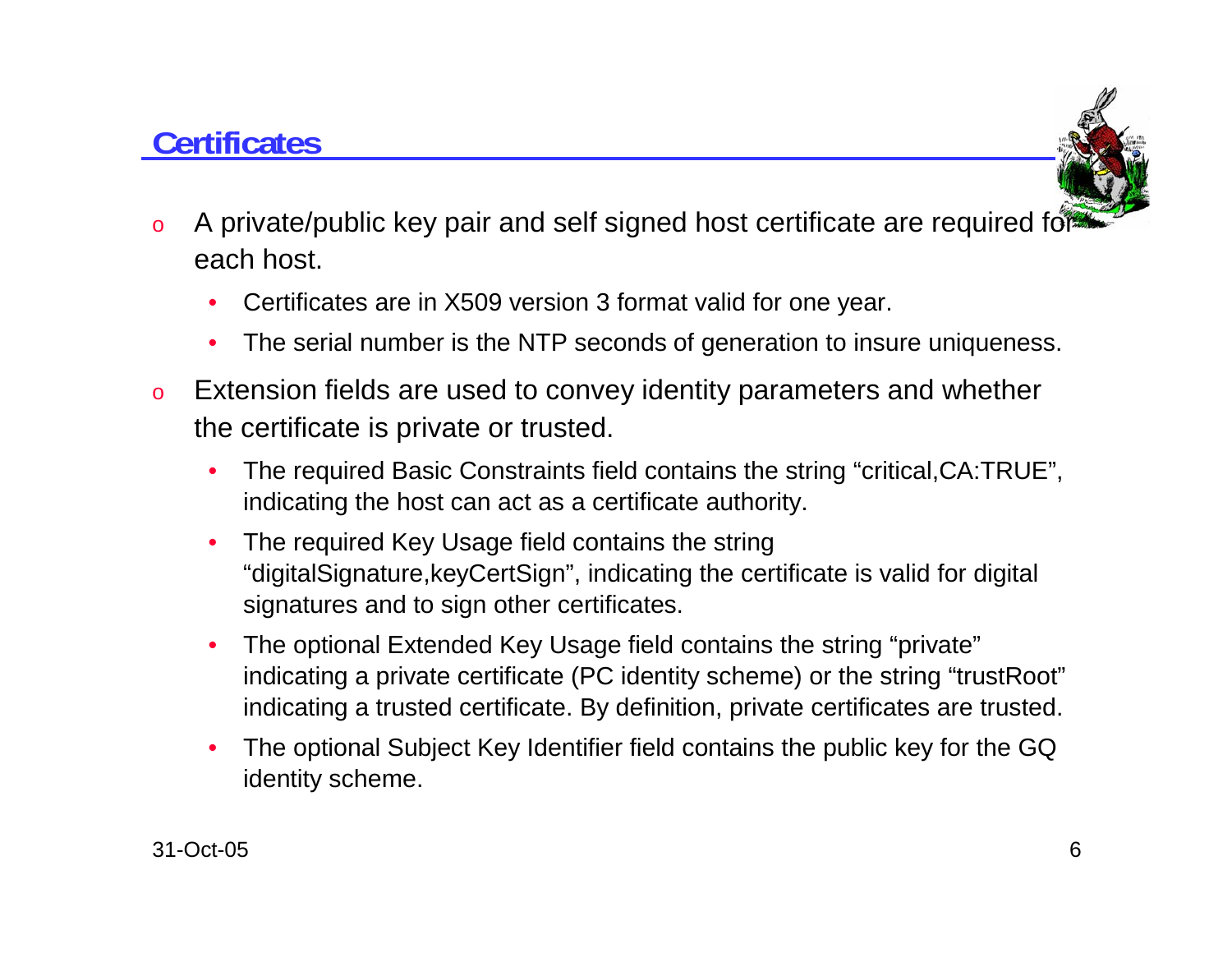#### **Signature operations**



- o Public keys, certificates and leapseconds files can be read from local files or sent over the net using the Autokey protocol.
- o Cryptographic values are signed only when the host is synchronized.
	- • Filestamps record the NTP seconds when the file was created. These are proventic data and provide a reliable total ordering of creation epoches.
	- • Timestamps record the NTP seconds when the data were last signed. These are proventic data only when the sender is synchronized and provide only a partial ordering of signing epoches.
- o Cryptographic values derived from files and received over the net are signed only when they are created or changed and in addition at refresh intervals of about one day.
- o Autokey values are signed when the key list is regenerated, about once per hour.
- oCookie values are signed when sent.
- oIdentity values are signed when sent.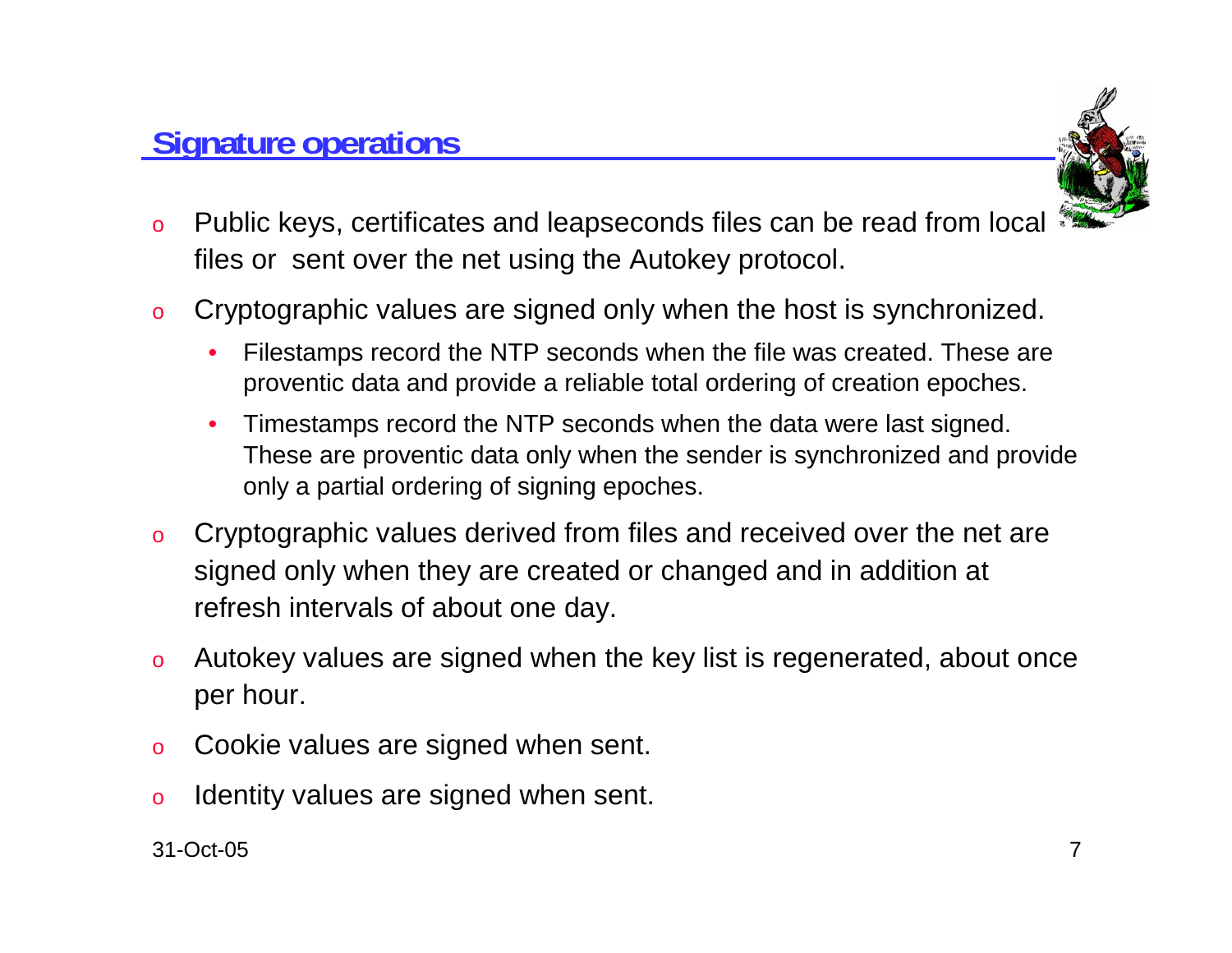#### **Identification exchange**



- o This is a challenge-response scheme
	- • Client Alice and server Bob share a common set of public parameters and a private group key *b*.
	- •Alice rolls random nonce *r* and sends to Bob.
	- • Bob rolls random nonce *k*, computes a one-way function *f*(*<sup>r</sup>*, *k*, *b*) and sends to Alice.
	- •Alice computes some function *g*(*f*, *b*) to verify that Bob knows *b*.
- o The signature prevents message modification and binds the response to Bob's private key.
- o An interceptor can see the challenge and response, but cannot determine *k* or *b* or how to construct a response acceptable to Alice.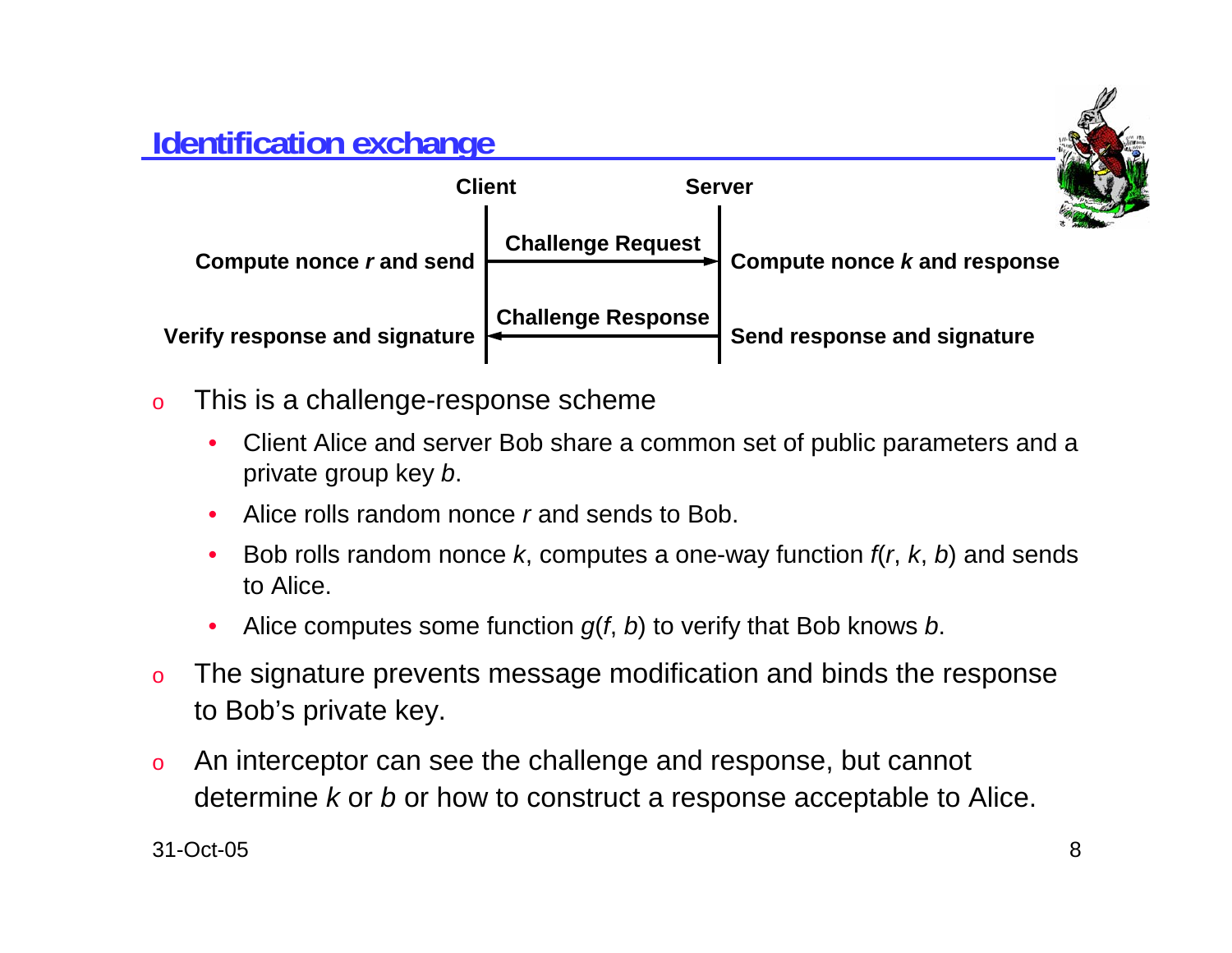

- o TA generates a certificate marked private and transmits it by secure means to all servers and clients.
- o The certificate is never divulged outside the group and never presented for signature.
- oAn identity exchange is not necessary.
- oRefreshing certificates is a major problem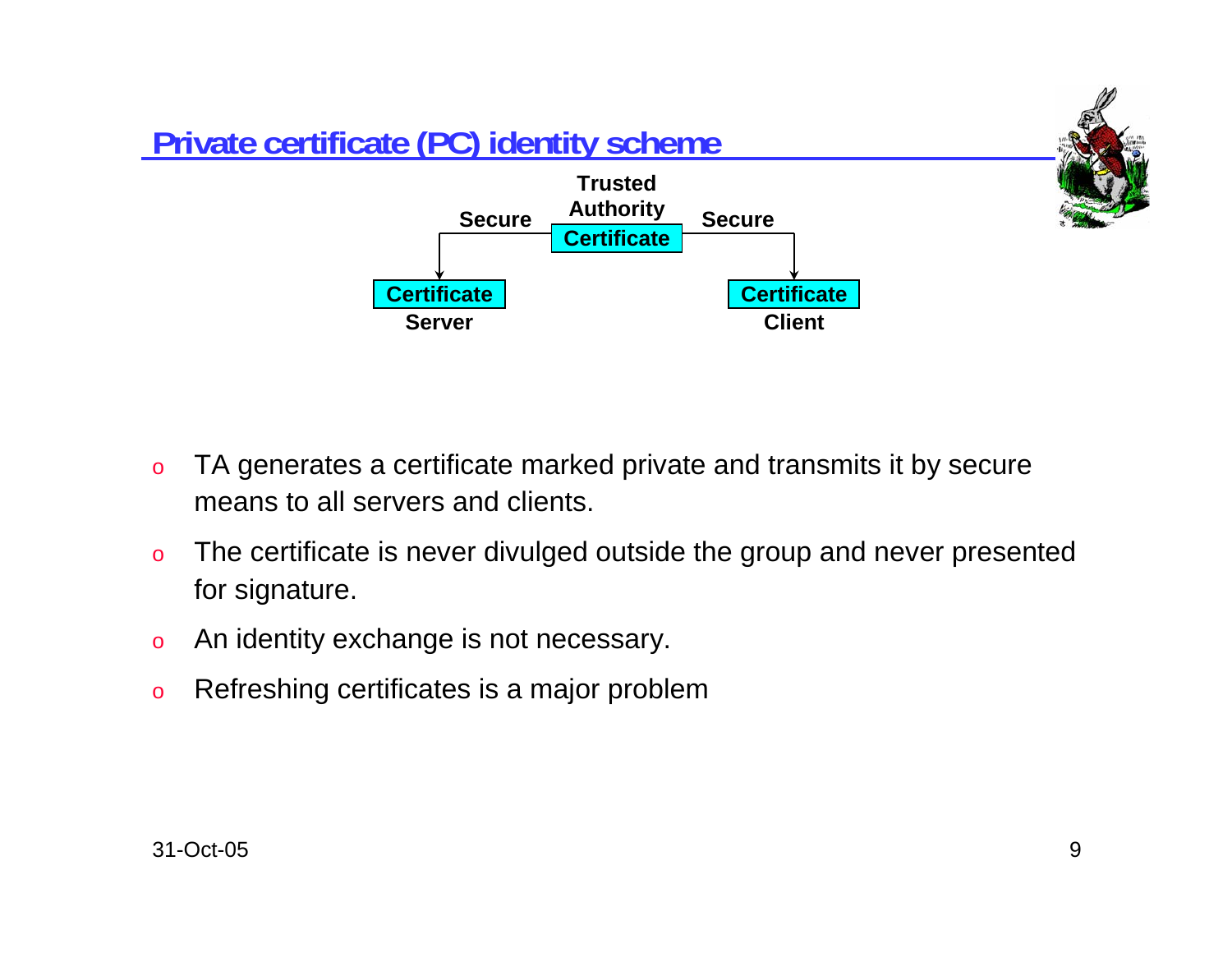

- o Each certificate is signed by the issuer, which is one step closer on the trail to the trusted host (TH).
- oThe trusted host certificate is self-signed and self-validated.
- o This scheme is vulnerable to a middleman masquerade, unless an identity scheme is used.
- o A trusted authority (TA) generates the group key (if used) which has the same name as the TH subject name.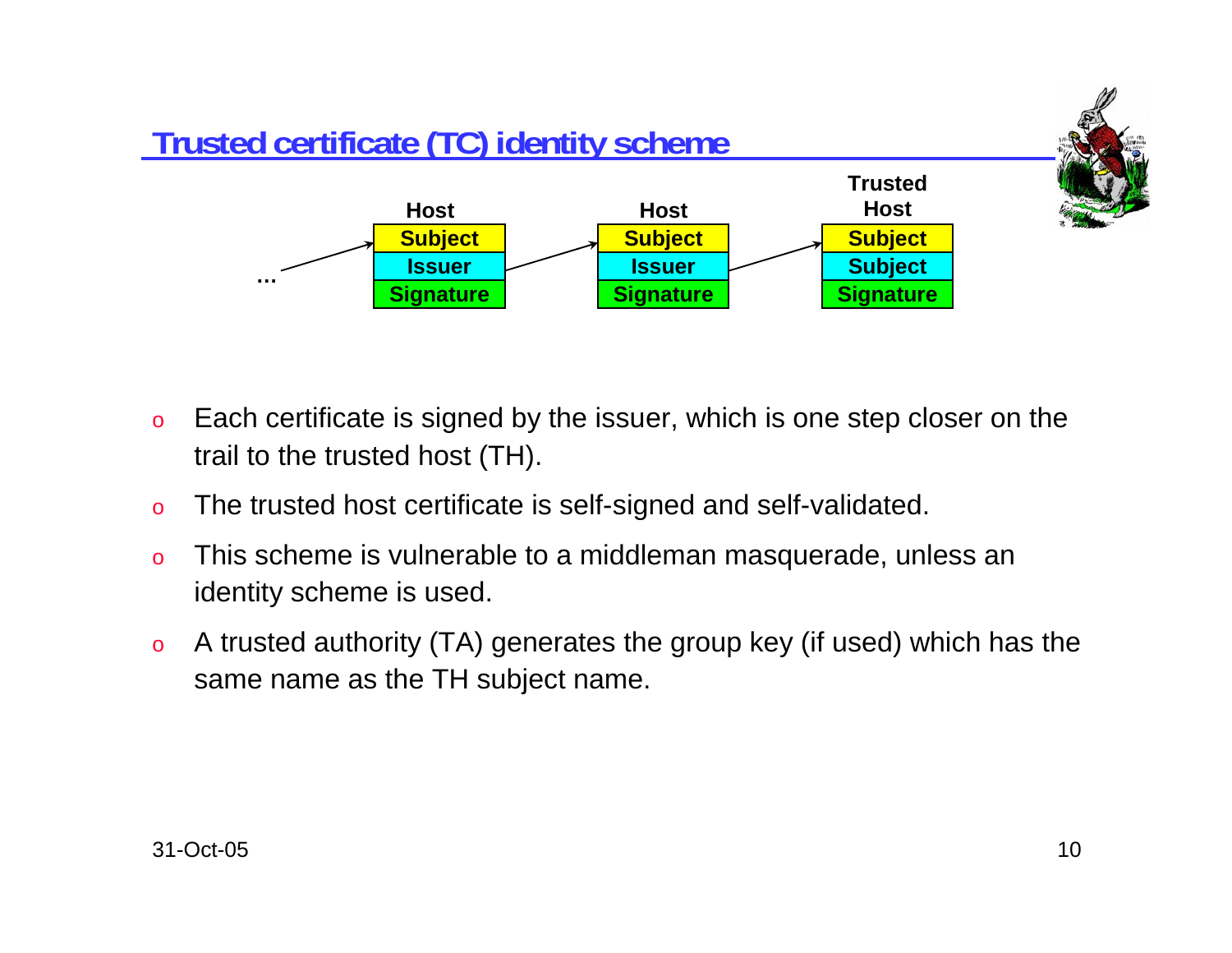

- o TA generates the IFF parameters and keys and transmits them by secure means to all servers and clients.
- o Only the server needs the group key; the client key derived from it is public.
- oIFF identity exchange is used to verify group membership.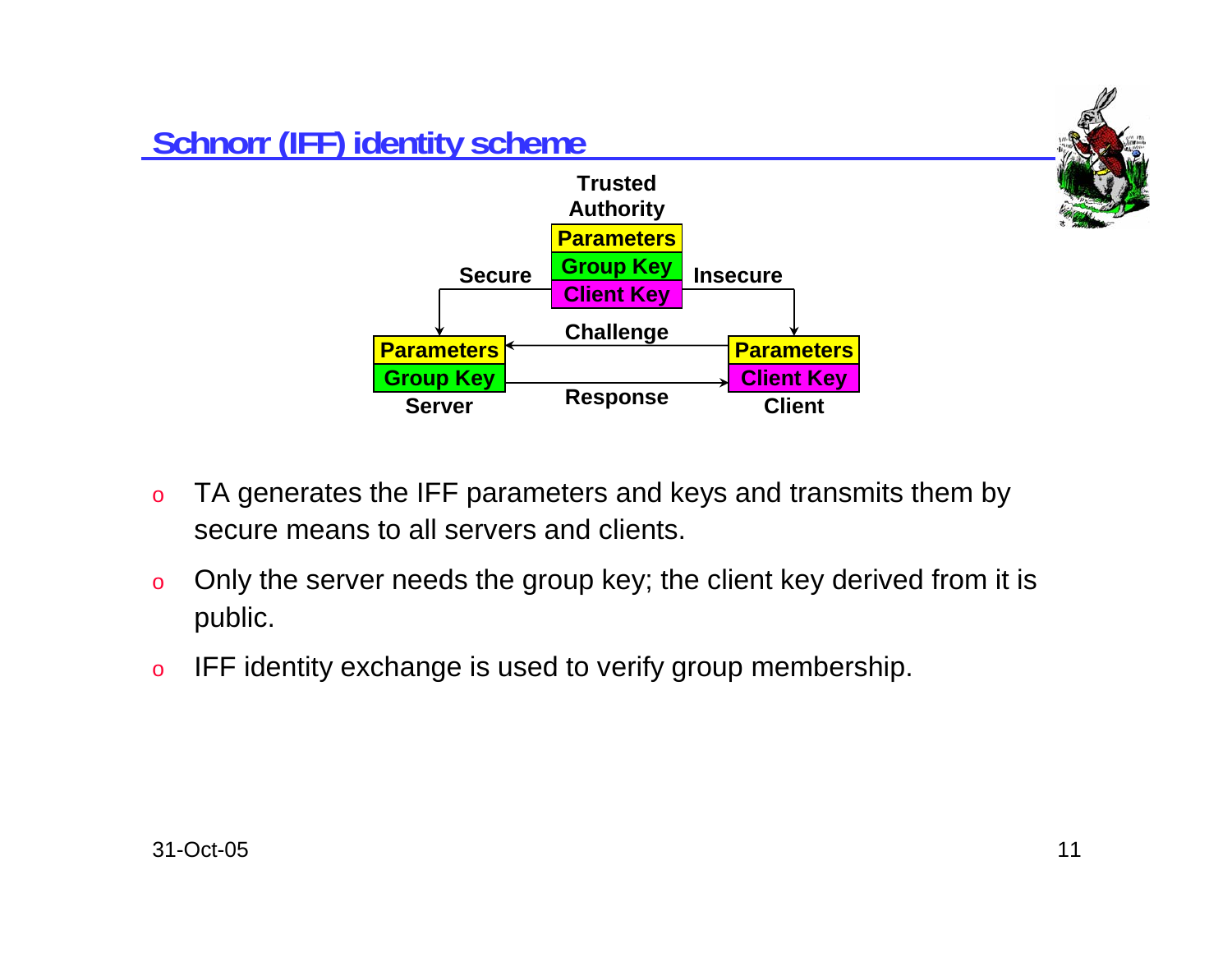#### **Schnorr (IFF) identification scheme operations**



- o Schnorr (IFF) scheme is based on DSA principles.
	- • Public parameters include 512-bit prime *p,* 160-bit prime *q* that divides *p* −1 and generator *g* of *p* such that  $q^q = 1$  mod *p*.
	- TA rolls private random group key *b* and distributes to all servers in the group using secure means.
	- •TA computes public  $v = g^{q-b}$  mod p and distributes to all clients in the group using insecure means*.*
	- Client Alice rolls random nonce *<sup>r</sup>* (0 < *<sup>r</sup>* <sup>&</sup>lt;*q*) and sends to server Bob.
	- •Bob rolls random nonce  $k$  (0 <  $k$  <  $q$ ), computes  $y = k + br$  mod  $q$  and  $x = g^k$ mod *p*, then sends (*y*, hash(*x*)) to Alice.
	- • Alice computes *gyvr* mod *p (*which is *gk* mod *p* without revealing *k*), then verifies hash(*gk*) matches hash(*x*).
- o If the parameters or group key are changed, all group members must be updated.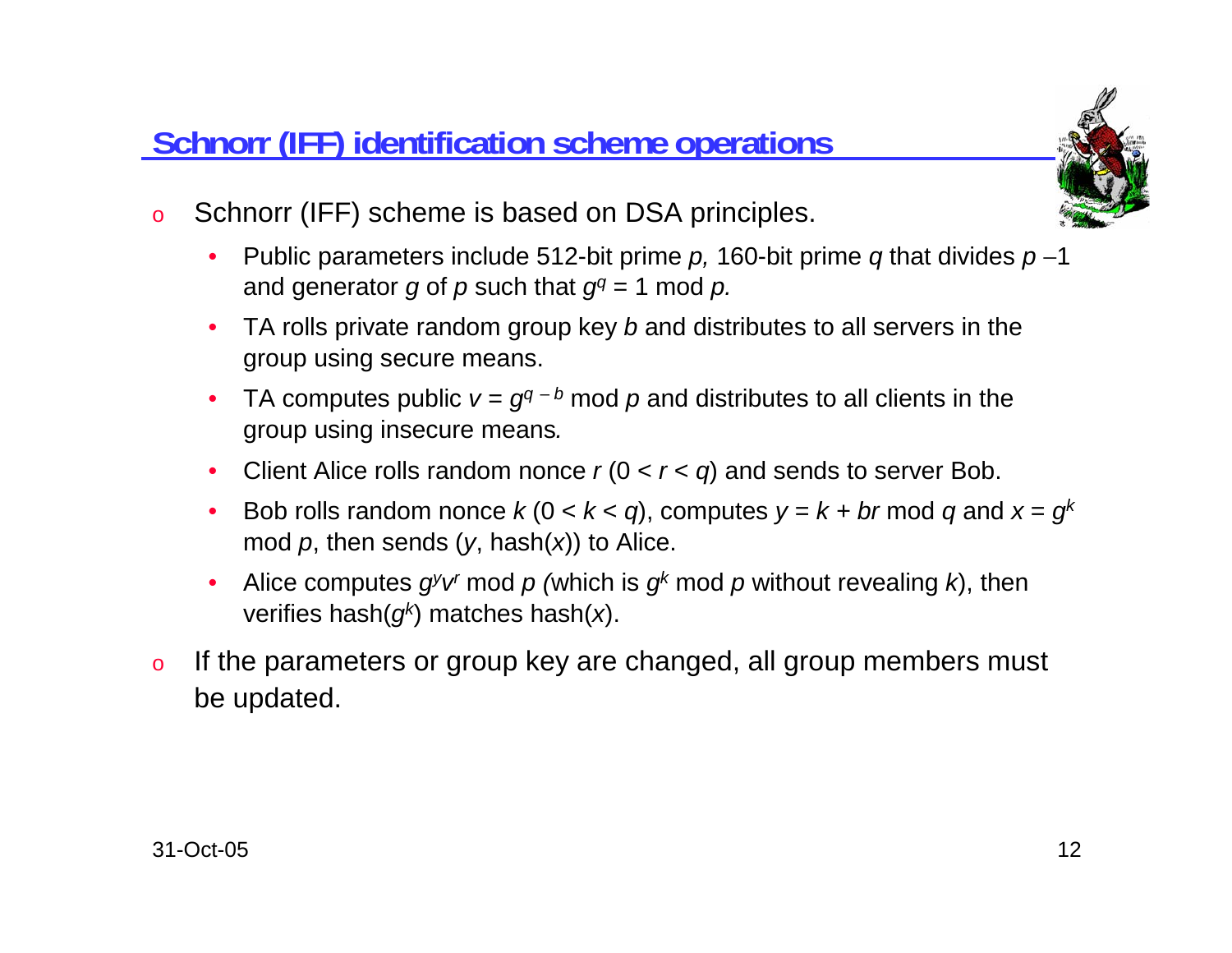

- o TA generates the GQ parameters and keys and transmits them by secure means to servers and clients.
- o Server generates a GQ private/public key pair and certificate with the public key in an extension field.
- oClient uses the public key in the certificate as the client key.
- oGQ identity exchange is used to verify group membership.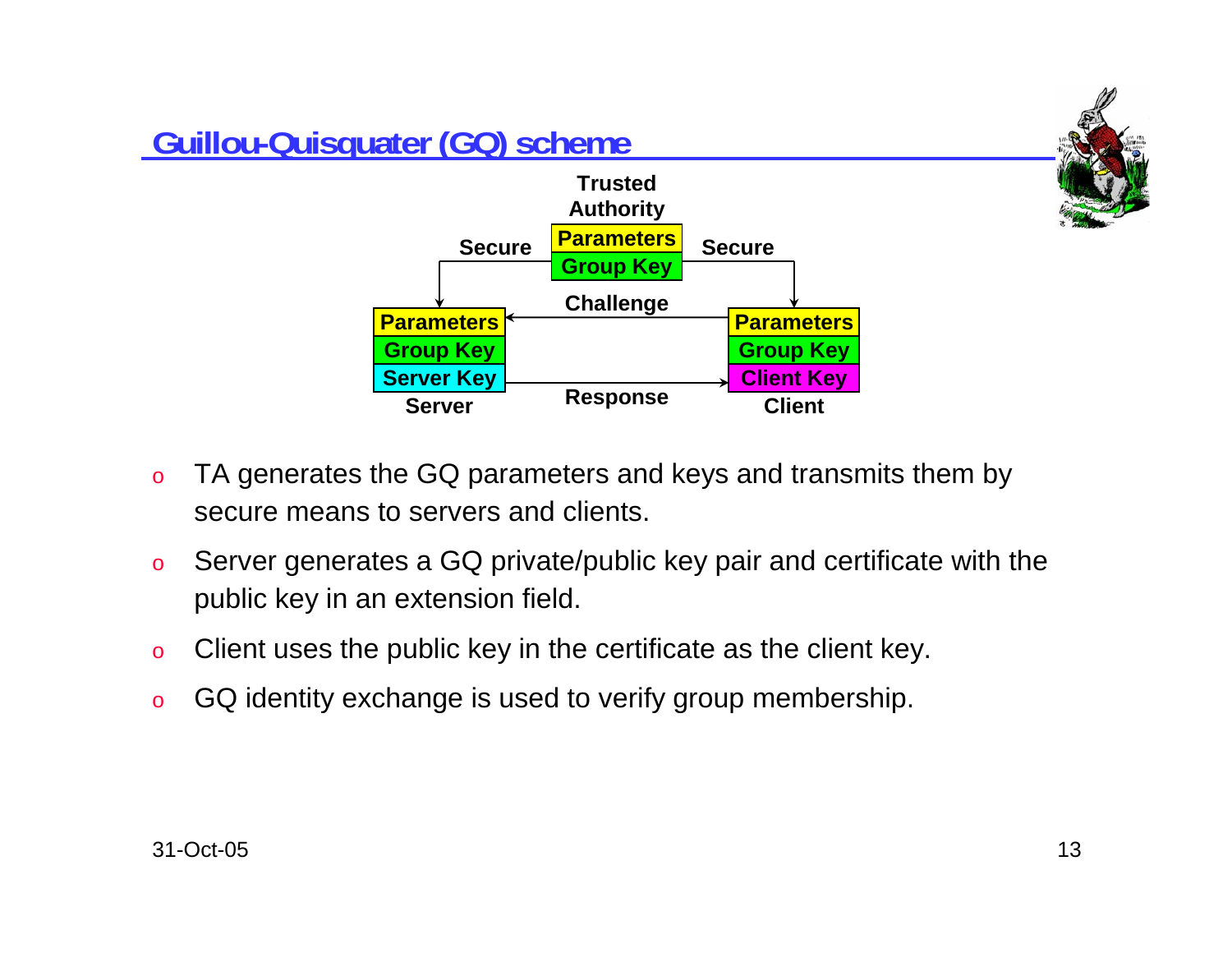## **<u>Guillou-Quisquater (GQ) identity scheme operations</u></u>**



- o Guillou-Quisquater (GQ) scheme is based on RSA principles.
	- • Public parameters include 512-bit modulus *<sup>n</sup>* a product of two large primes *p* and *q.*
	- TA rolls private random group key *b* and distributes to all group members using secure means.
	- • Each group member rolls random private nonce *<sup>u</sup>* (0 < *<sup>u</sup>* <sup>&</sup>lt;*<sup>n</sup>*) and computes public  $v = (u^1)^b$  mod *n*, then saves both for future reference. The *v* is conveyed in an extension field of the member's public certificate.
	- Alice rolls random nonce *<sup>r</sup>* (0 < *<sup>r</sup>* <sup>&</sup>lt;*q*) and sends to Bob.
	- Bob rolls random nonce *k* and computes  $y = k u^r \text{ mod } n$  and  $x = k^b \text{ mod } n$ , then sends  $(y, \text{hash}(x))$  to Alice.
	- •Alice computes  $y^b v^r$  mod *n*, which simplifies to  $k^b$  mod *n*, then verifies hash(*kb*) matches hash(*x*).
- o If the parameters or group key are changed, all group members must be updated; however, a member can refresh *<sup>u</sup>*, *<sup>v</sup>* and certificates at any time.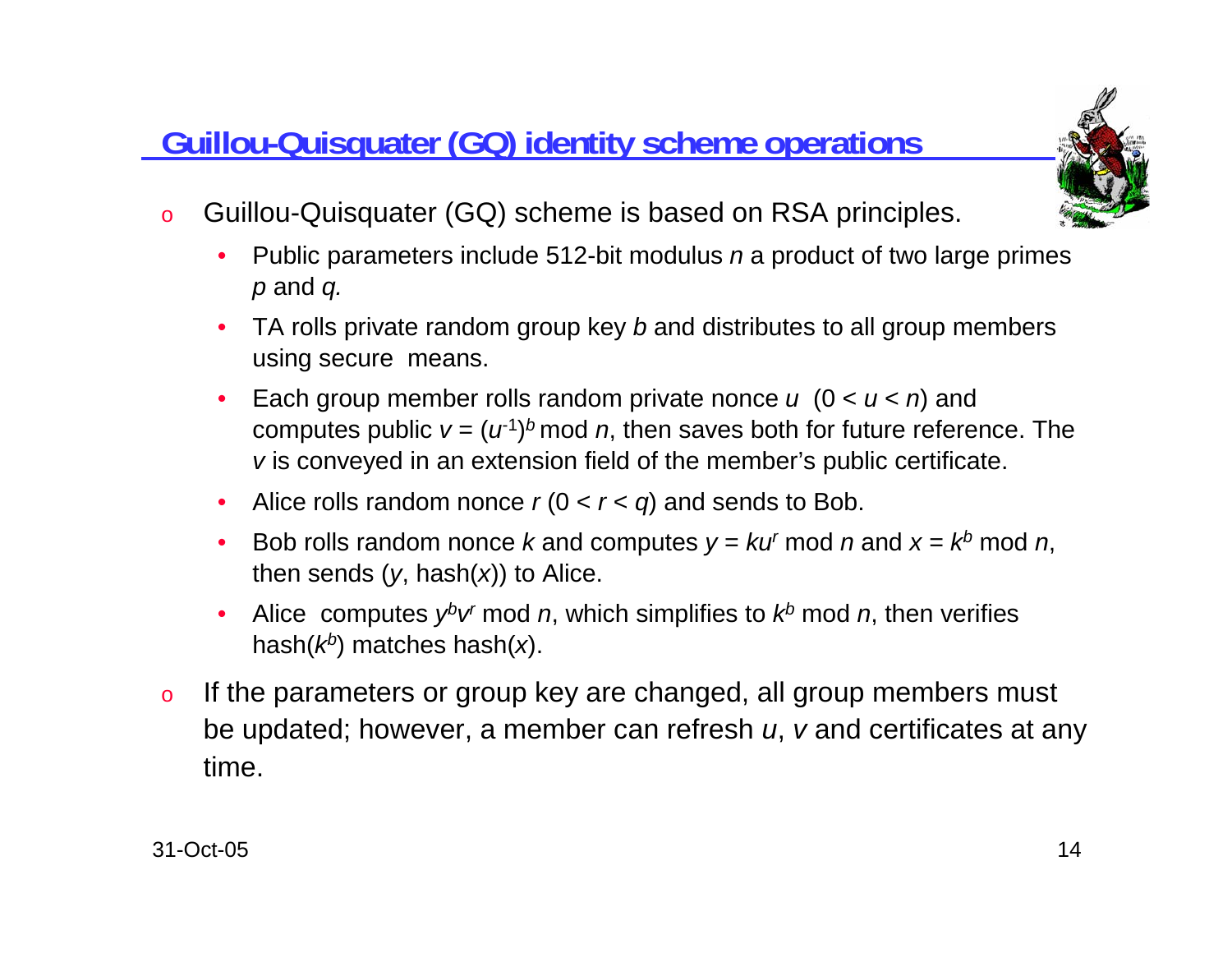# **Mu-Varadharajan (MV) identity scheme – setup I**



- oMu-Varadharajan (MV) identity scheme is based on DSA principles.
- o TA generates private parameters and server coefficient *A*.
	- TA generates *n* distinct primes  $s_1, ..., s_n$ , their product *q*, prime  $p = 2q + 1$ and generator *g* of *p* such that  $g<sup>q</sup> = 1$  mod *p*. These parameters are generated by a probabilistic algorithm such that *p* has approximately 500 significant bits. Note that the multiplicative group  $Z_q^*$  includes only those elements *x* where gcd(*<sup>x</sup>*, *q*) = 1.
	- TA generates *n* roots  $x_1, ..., x_n$  of the polynomial  $p(x) = a_0 + a_1x + a_2x^2 + ...$ <sup>+</sup>*anxn* mod *q*, then solves for *a*0, …, *an* using a fast recursive algorithm.
	- •TA computes functions  $g_{ij}(a_i, x_j)$  ( $i = 0, ..., n; j = 1, ..., n$ ) mod  $p$  as the matrix *G* with *i* rows corresponding to coefficients *ai* and *j* columns corresponding to roots *xj*. By construction, the product of all elements of *<sup>G</sup>* is unity. The functions *gij* are described elsewhere*.*
	- •• Let *S* be the submatrix  $g_{ij}$  (i = 0, …, n – 1; j = 1, …, n); i. e., all but the last row, and *C* the vector  $g_{ni}$  ( $j = 1, ..., n$ ); i.e., only the last row. The server coefficient is *A* computed as the product of all elements of *S* mod *p*; this need be computed only once; *S* will not be used again.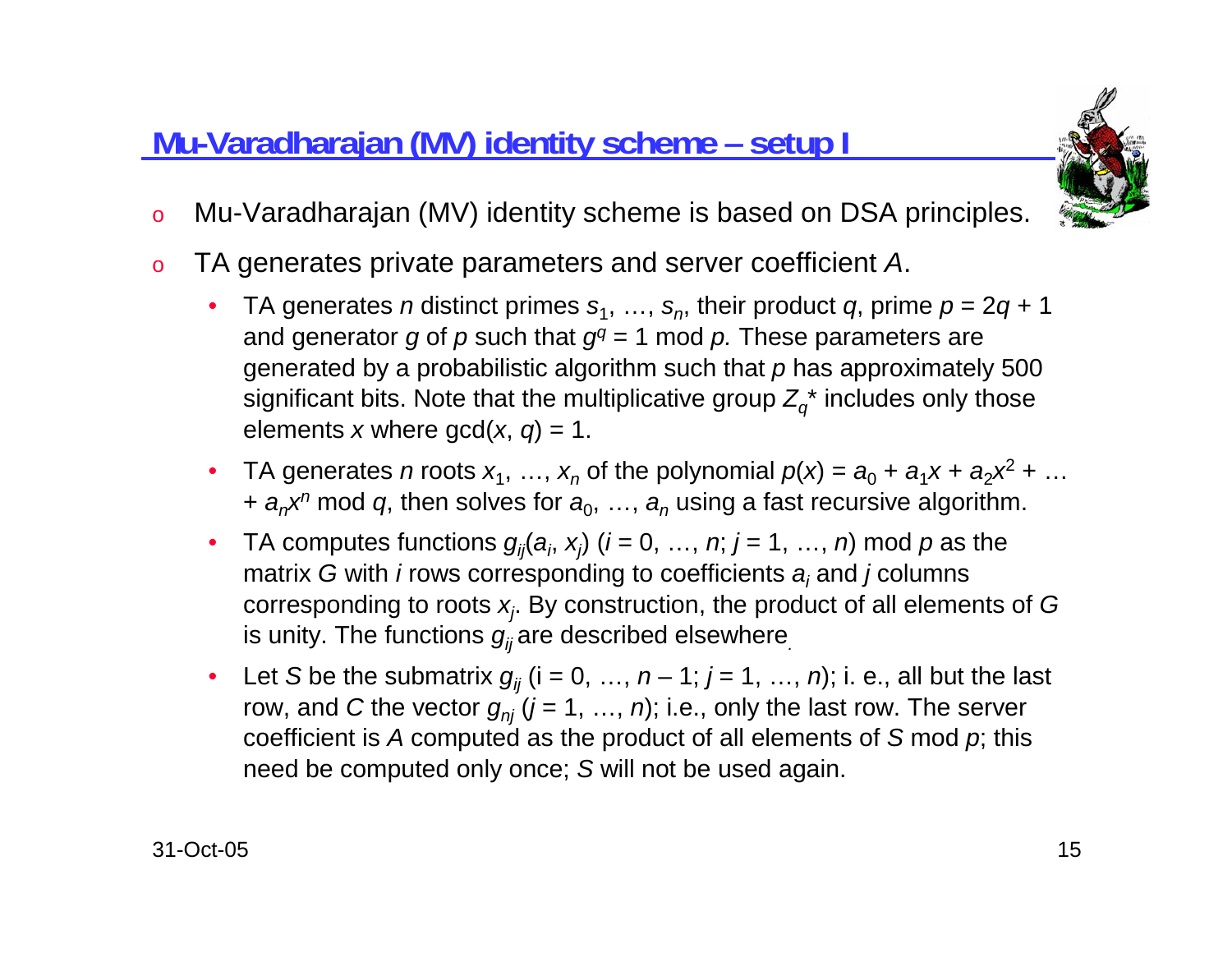## **Mu-Varadharajan (MV) identity scheme – setup II**



- o TA generates private server encryption and client decryption keys.
	- •TA rolls private random group key  $b(0 < b < q)$  and computes its inverse  $b<sup>1</sup>$ mod q.
	- For each  $s_i$ , TA computes  $s_i$ ' such that  $s_i$ ' $s_i = s_i$  mod  $q$ ; i.e.,  $s_i' = (q + s_i) / s_i$ . These are used as enabling keys to activate or revoke client decryption keys.
	- For each  $g_{nj}$  of *C*, TA generates corresponding  $xbar_j = b^{-1} \Sigma x_i^n \mod q$  (*i* = 1, …, *n*,  $i \neq j$  and  $xhat_j = s'_j x_j^n$ . Each tuple (*p*,  $xbar_j$ ,  $xhat_j$ ) ( $j = 1, ..., n$ ) is a private client decryption key for the *b* group and can be activated and revoked independently of each other. The *j*th key is distributed to each member of the *j*th client subgroup by secure means.
	- $\bullet$  TA determines which client subgroups are to be enabled and computes the product *<sup>s</sup>* of the associated *sj*. Then it computes the server private encryption key  $E = A^s$  mod p and public decryption keys *gbar* =  $g^s$  mod p and *ghat* <sup>=</sup>*gs<sup>b</sup>* mod *p*. The tuple (*p*, *q*, *E*, *gbar*, *ghat*) is distributed to the server group by secure means. All other data are private to the TA.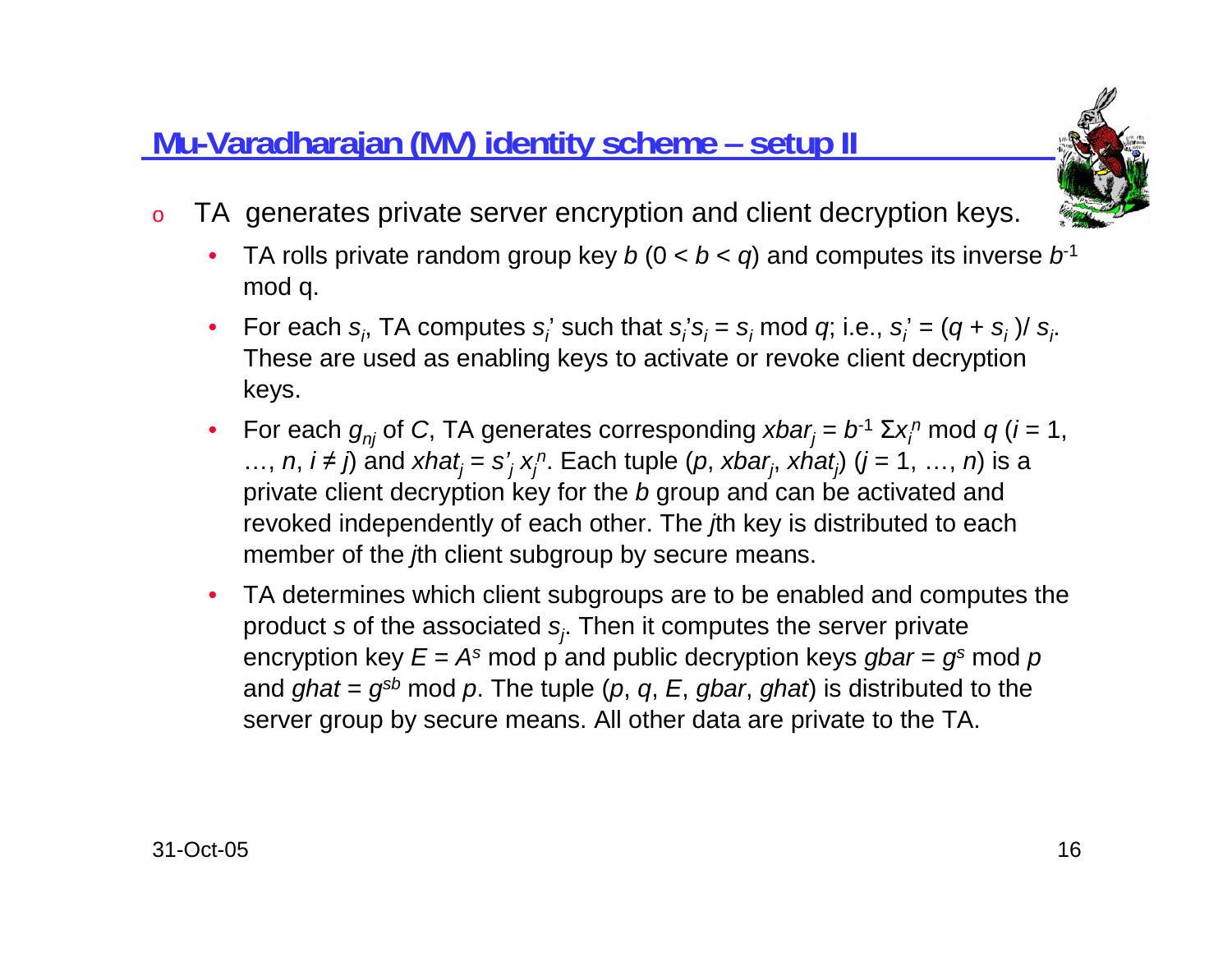

- oTA generates MV parameters, group key, server key and client keys.
- o TA transmits private encryption and public decryption keys to all servers using secure means.
- o TA transmits individual private decryption keys to each client using secure means.
- oTA can activate/deactivate individual client keys.
- oThe MV identity exchange is used to verify group membership.

31-Oct-05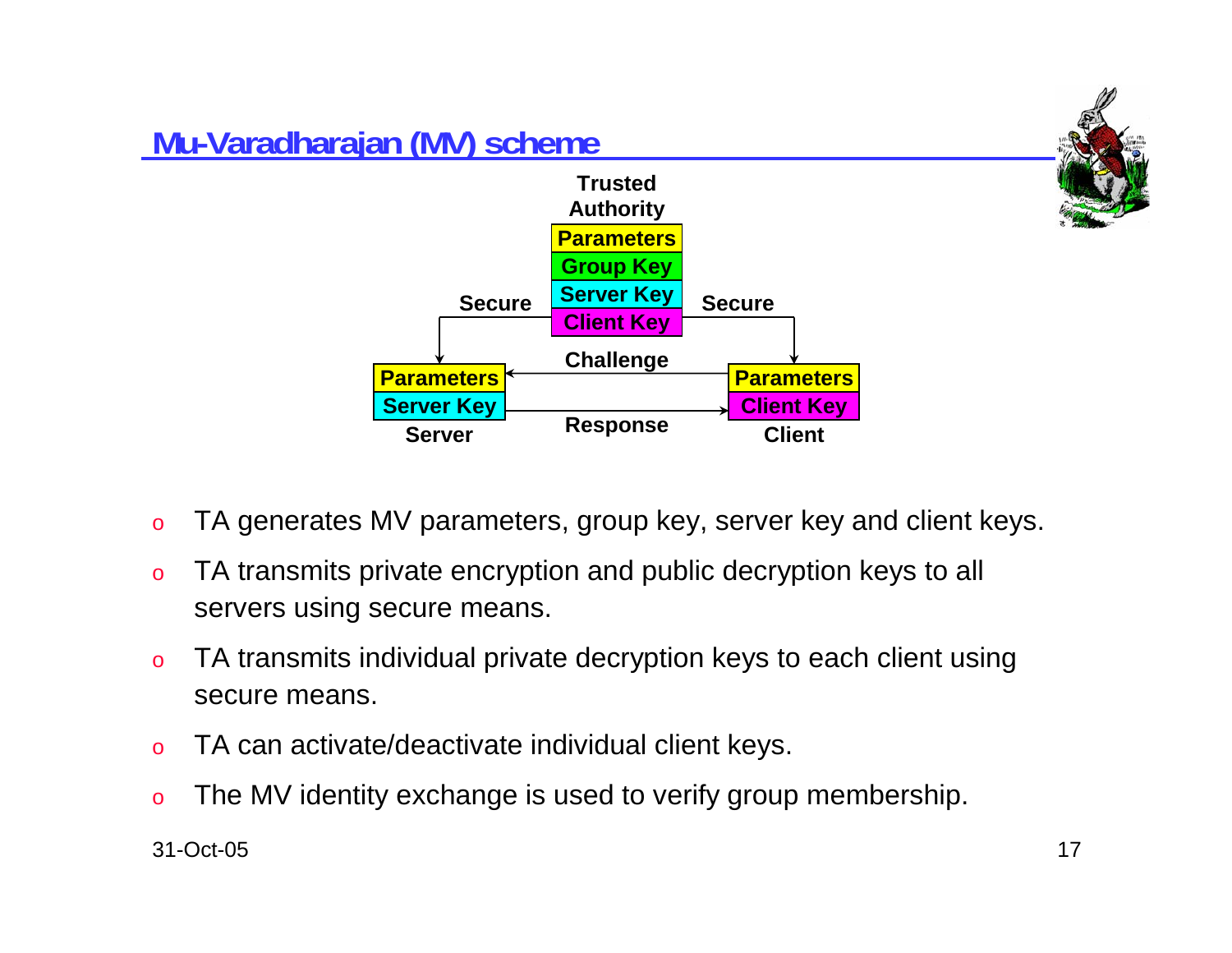### **Mu-Varadharajan (MV) identity scheme operations**



- o Client Alice verifies server Bob knows the secrets of the scheme identified with the *b* group and *j* subgroup.
	- $\bullet$ Alice rolls random nonce  $r(0 < r < q)$  and sends to Bob.
	- Bob rolls random nonce  $k$  (0 <  $k$  <  $q$ ) and computes  $y = rE<sup>k</sup>$ , and public decryption keys *ybar* <sup>=</sup>*gbark* and *yhat* <sup>=</sup>*ghatk*, then sends (hash(*y*), *ybar*, *yhat*) to Alice.
	- •Alice computes  $F = ybar^{rhat}$  *yhat<sup>xhat</sup> yhat<sup>xbar</sup>*, which by construction is the inverse of *E*<sup>k</sup>. She computes  $x = rF^{-1}$ , then verifies that hash(*x*) matches hash(*y*).
- o As a practical consideration, this scheme is limited to *<sup>n</sup>* less than about 30 with *p* in the order of 500 significant bits. This is because the number of distinct primes *sj* become harder to find as the number of significant bits of *sj* diminish.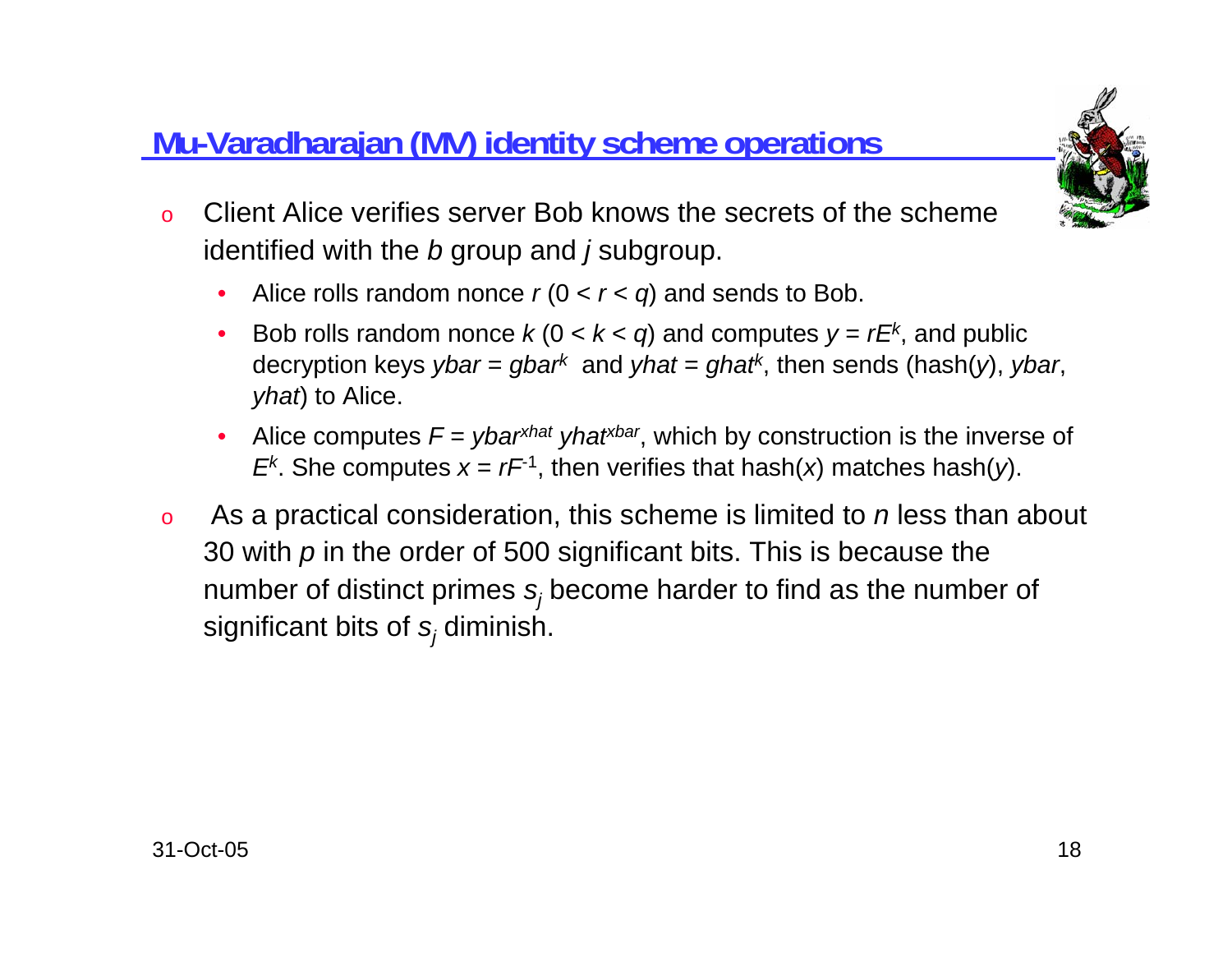#### **Key generation**



- o Key files are generated using the ntp\_keygen utility.
	- • Most files are generated and used on the same host; only the identity values need to be securely distributed in advance.
	- •*hostname* is provided by the Unix gethostname() routine.
	- •*filestamp* is the NTP seconds when the file was created.
	- •All files are in PEM-encoded printable ASCII suitable as MIME extensions
- o ntpkey\_key\_*hostname.filestamp*
	- •Public/private encryption key
- o ntpkey\_cert\_*hostname*.*filestamp*
	- •X.509 version 3 certificate
- o ntpkey\_sign\_*hostname*.*filestamp*
	- •Public/private signature key; must agree with certificate key
- o ntpkey\_*scheme*\_*hostname*.*filestamp*
	- •**•** Identification *scheme* IFF, GQ or MV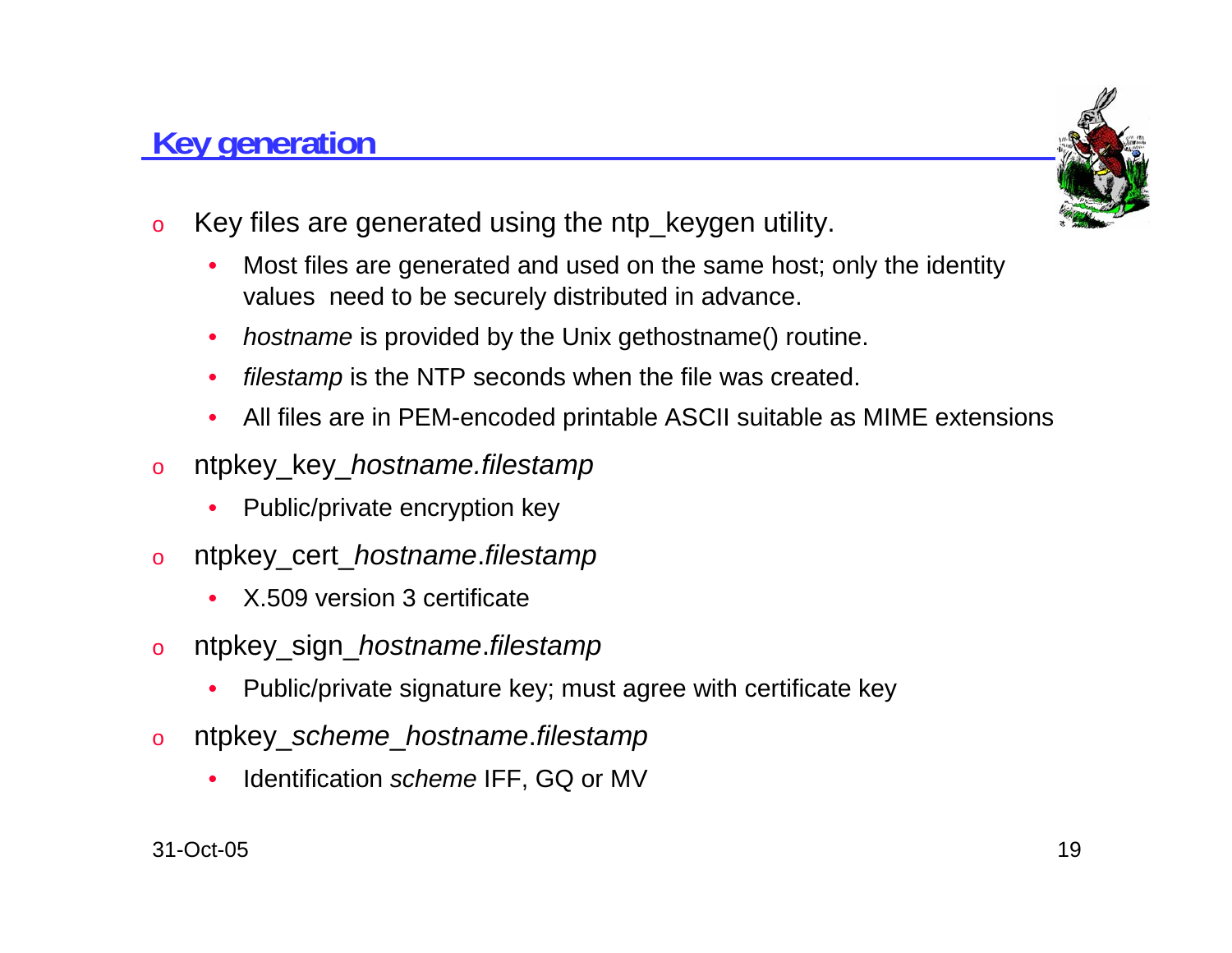#### 31-Oct-05

#### • By induction, the graph includes all cryptographic data in the network derived from the trusted primary servers at the root of the graph

- •Dependency graph is created for public keys, certificates and data
- •Filestamps accompany the data as it is moved from place to place

Certificate and certificate requests include filestamp as sequence number

- Autokey protocol enforces partial ordering for file creation and use •NTP timestamp is appended to the name of every cryptographic data file
- • Public keys and certificates are regenerated by scripts about once per month

Autokey protocol automatically handles key refreshment and recovery

- •Session key list is regenerated about once per hour
- 

Server private cookie is regenerated about once per day

- o Keyspace is relatively small, so keys must be refreshed frequently
	- •Keys are refreshed automatically and without management intervention
- 

dependent on them

**Key management**

•

•

•

o